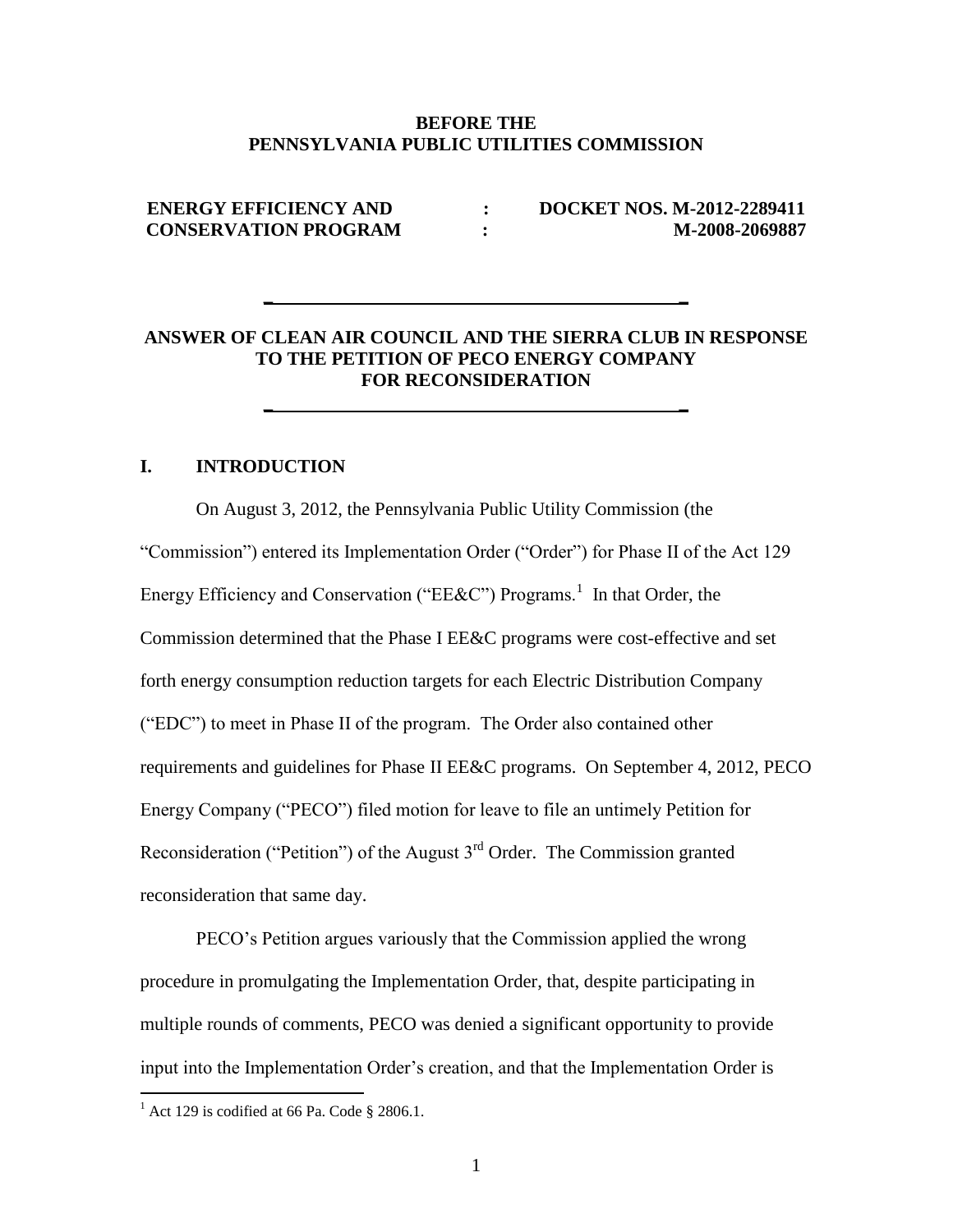improper for its failure to incorporate potential, future program requirements that the Commission has not yet created. PECO is wrong on all points; the Implementation Order should stand unchanged.

#### **II. STATEMENT OF STANDING**

The Clean Air Council (the "Council") and the Sierra Club ("Sierra Club") have standing, both individually and collectively, to file this answer to PECO's petition in accordance with 52 Pa. Code  $\S$  5.61(e)(2). The Council is a non-profit advocacy organization dedicated to the public interest, specifically, protecting everyone's right to breathe clean air. The Council has 4,598 members across Pennsylvania, a significant portion of which live in areas under PECO's electricity distribution jurisdiction. These members are directly affected by PECO's requirements promulgated by PUC as part of Phase II of Act 129, which have an impact on utility rates, the availability and quality of EE&C programs, and the air quality resulting from electricity generation.

Sierra Club is a national non-profit environmental organization whose mission is to explore, enjoy, and protect the wild places of the Earth; to practice and promote the responsible use of the Earth's resources and ecosystems; to educate and enlist humanity to protect and restore the quality of the natural and human environment; and to use all lawful means to carry out these objectives. The Sierra Club currently has 23,705 members in Pennsylvania, some of whom live in PECO territory and receive electric distribution services from PECO. These members have a strong interest in both the success of energy efficiency programs and in protecting wild places and their ambient environment from the effects of air, water, and other pollution from electrical generation. Thus, these members are directly affected by requirements placed on PECO by the PUC

2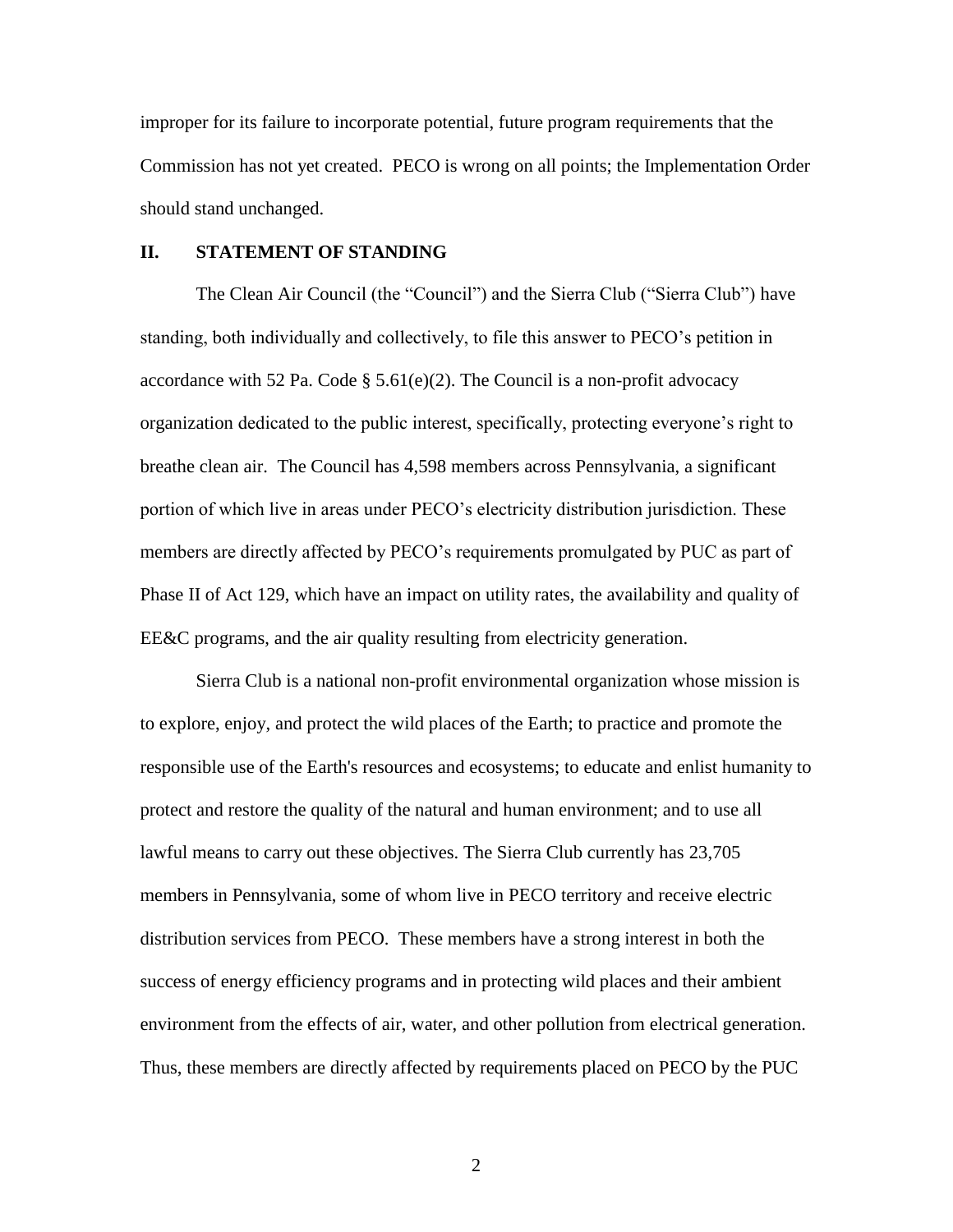pursuant to Phase II implementation of Act 129, and the impact of those requirements on utility rates, environmental impacts from electrical generation, and the availability of EE&C programs.

The Council and Sierra Club have been active participants in the Commission's establishment of the Implementation Order for Phase II of Act 129, including (1) response to the Commission's March 1, 2012 Secretarial Letter, (2) written comments and reply comments in response to the Commission's May 10, 2012 Tentative Implementation Order, and (3) participation in the Commission's June 4, 2012 Act 129 stakeholders meeting. Now, upon PECO's challenge to the Commission's Final Implementation Order, the Council and Sierra Club seek to continue their participation as stakeholders in the Commission's newly promulgated Phase II targets. Given that the Commission's potential reconsideration of issues raised by PECO's Petition would have a direct and substantial effect on the Council and Sierra Club's members, the Council and Sierra Club file this timely answer. $2$ 

#### **III. SUBSTANTIVE ARGUMENTS**

 $\overline{a}$ 

### **A. The Commission Promulgated the Implementation Order in a Manner Inclusive of Comments and Submissions from EDCs Including PECO**

Although PECO alleges that the Commission did not follow proper procedure in the formulation and adoption of the August 3 Order, PECO had significant and multiple opportunities to present its concerns to the Commission.

Act 129 requires the Commission to "adopt an energy efficiency and conservation program . . . to implement cost-effective energy efficiency . . ." 66 Pa. Code § 2806.1(a). Further, the Commission is required to "evaluate the costs and benefits of the program"

<sup>&</sup>lt;sup>2</sup> Under 52 Pa. Code § 5.61(a), answers must be filed within 20 days. PECO's Petition for Reconsideration was filed with the Commission on September 4, 2012.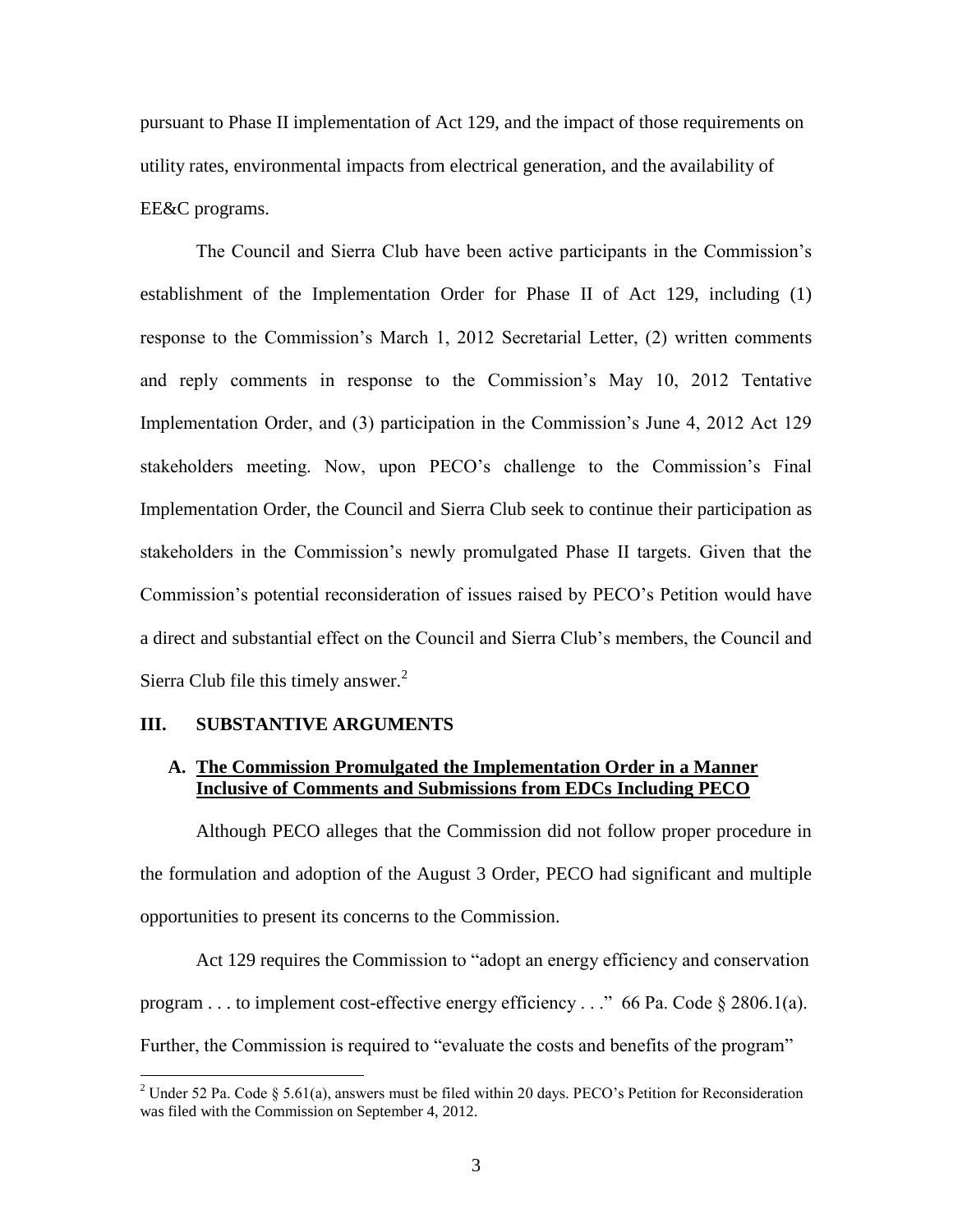and of the "approved energy efficiency and conservation plans" submitted by EDCs. *Id.* at  $\S 2806.1(c)(3)$ . If the Commission finds that "the benefits of the program exceed the costs," then it is required to "adopt additional required incremental reductions in consumption." *Id.*

Here, this is precisely what occurred. The Implementation Order was issued after multiple rounds of public comment, with the Commission soliciting responses on key questions concerning program design, and employing all the benefit of data from the May 2012 Market Potential Study as well as End-Use and Market Saturation Studies it commissioned the Statewide Evaluator ("SWE") to produce. The Implementation Order further makes clear that energy efficiency benefits exceed costs; accordingly, the Commission adopted additional required incremental reductions for Phase II. *See Schuylkill Twp. v. Pennsylvania Builders Ass'n*, 607 Pa. 377, 385 (Pa. 2010) (courts must give "substantial deference to an agency's interpretation of a statute the agency 'is charged with implementing and enforcing.'") (citing *Commonwealth, Office of Administration v. Pennsylvania Labor Relations Board*, 591 Pa. 176, 916 n. 11 (Pa. 2007)); *see also Cherry v. Pennsylvania Higher Education Assistance Agency*, 537 Pa. 186 (Pa. 1994) ("An interpretation by the agency charged with a statute's implementation is accorded great weight and will be overturned only if such a construction is clearly erroneous.").

PECO additionally argues that, whatever procedure was employed by the Commission, PECO was denied an opportunity to fully articulate its views. In fact, PECO had multiple opportunities to inform the Commission of its views and to submit relevant information, and it took full advantage of these opportunities. The Commission

4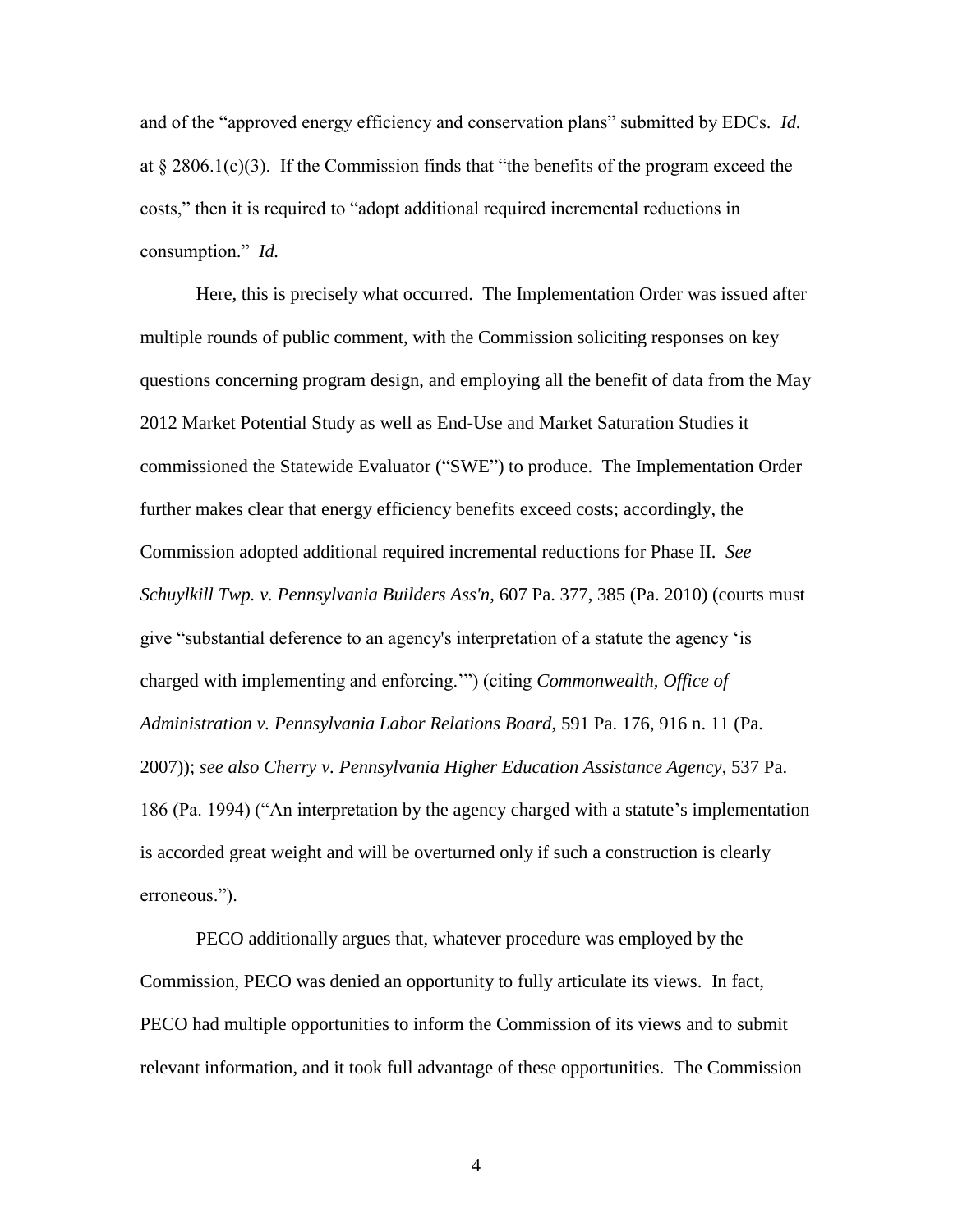specifically sought public comment—including comment from PECO and other EDCs in March of 2012 on numerous topics related to a potential Phase II, including program length, inclusion of demand response, funding, sector carve-outs, and phase transition issues, among others. *See* PUC Secretarial Letter, Act 129 Energy Efficiency and Conservation Program Phase Two Docket No. M-2012-2289411 (March 1, 2012). Further, the Commission issued proposed regulations in the form of a Tentative Order on May 10, 2012, and a comment period on this Tentative Order was open from that date until June 25, 2010. PECO itself filed comments and reply comments on this Tentative Order (as noted in its Petition). Further, the Implementation Order itself was adopted at a public meeting of the Commission on August 3, 2012. As such, PECO's petition should be denied.

### **B. The Commission Adequately and Properly Assessed that the Benefits of EE&C Programs Outweigh Their Costs**

PECO argues that the Commission failed to "definitively" make a finding that the benefits of Phase I EE&C programs outweigh the costs, and that such a finding is required by statute. Petition at 12. However, in so doing, PECO misreads Act 129, and mischaracterizes the Implementation Order.

Act 129 states as follows:

By November 30, 2013, and every five years thereafter, the commission shall evaluate the costs and benefits of the program established under subsection (a) and of approved energy efficiency and conservation plans submitted to the program. The evaluation shall be consistent with a total resource cost test or a cost-benefit analysis determined by the commission. If the commission determines that the benefits of the program exceed the costs, the commission shall adopt additional required incremental reductions in consumption.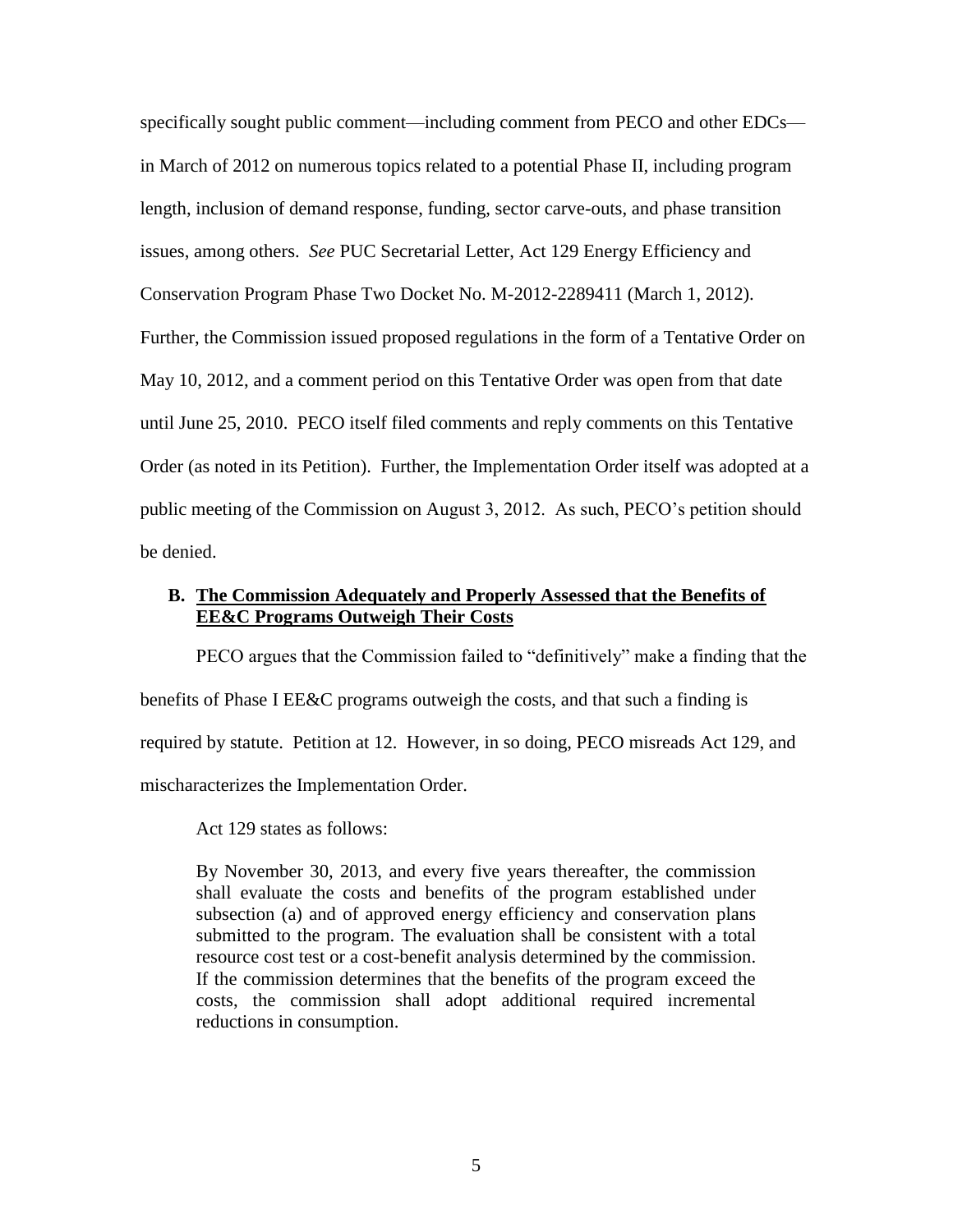66 Pa. Code § 2806.1(c)(3). Contrary to PECO's claims, the statute neither contains the requirement for an official finding, nor the word "definitive,"<sup>3</sup> Instead, the Commission has assessed the available potential for additional energy efficiency gains in each EDC territory, analyzed acquisition costs, administrative costs, and achieved savings from current and approved EE&C programs, adjusted those past costs upward to account for changing energy-savings baselines and market saturation, and applied these projected costs to the estimates of available efficiency potential. In doing so, the Commission has estimated that an additional Phase of energy efficiency programs will not only be costeffective, but resoundingly so. Such an analysis meets and exceeds the statutory requirements.

PECO's argument fails because it is, at heart, a plea for a *pro forma* "official" declaration of cost-efficacy. No such *pro forma* requirement exists. In addition, the Commission made great effort to examine Phase I's costs and benefits, ultimately finding that Phase I would in fact be cost-effective. The Commission based its Phase II Implementation Order on the SWE's findings of Phase II cost efficacy, which in turn were based on a thorough evaluation of Phase I EE&C programs' cost efficacy. Indeed, the Commission has ample evidence from both the SWE study and the quarterly and annual reports from the EDCs to determine that energy efficiency measures are costeffective. Moreover, Phase I is not yet fully complete, so a "definitive" finding of the sort demanded by PECO would preclude the Commission from setting Phase II targets until *after* Phase I was complete. This would only lead to gaps between phases, yielding unnecessary customer confusion and expense in contravention of the purpose behind Act 129. PECO's petition should accordingly be denied.

 $3$  Nor is it particularly clear what a "definitive" finding of cost-efficacy would look like.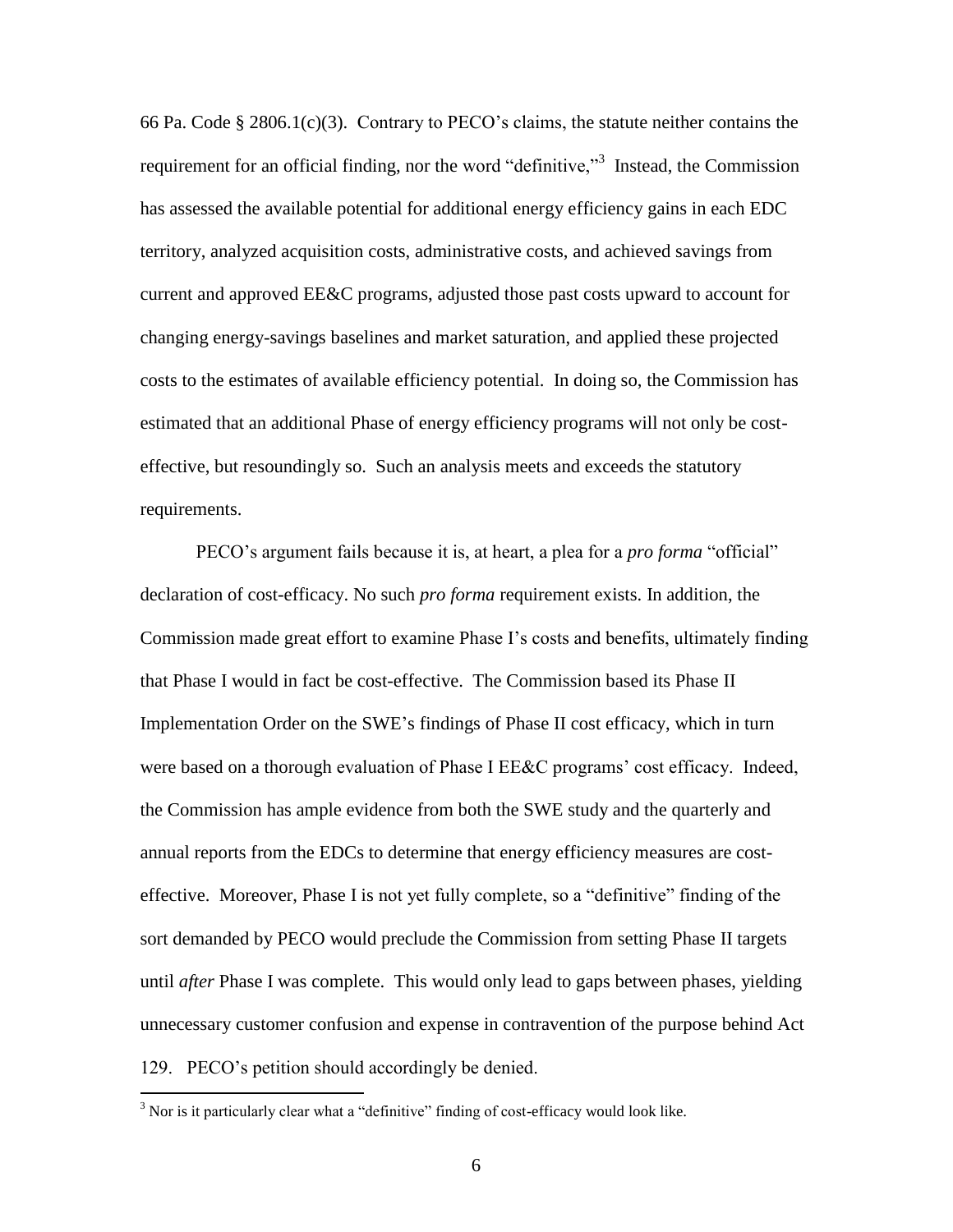### **C. PECO Misreads the Implementation Order in Regards to Updates to the Technical Reference Manual**

PECO claims that the Implementation Order requires EDCs to hit a moving consumption reduction target, by calling for annual updates to the Technical Resource Manual ("TRM"). Petition at 14-15. However, PECO is simply incorrect. The reduction targets under the Implementation Order do not "move," contrary to PECO's mismatched metaphor. Instead, the TRM adjustment process ensures that technological advances and new information are accounted for, so that the target remains appropriate in the midst of changing conditions.

Moreover, there is, in fact, nothing in the Implementation Order which would preclude EDCs from challenging any proposed future TRM changes. Nor has past practice indicated any problems with updates to the TRM: in Phase I, when TRM changes were adopted that impacted an EDC's ability to meet a consumption reduction target with its adopted EE&C plan, the EDC would petition the Commission to update its EE&C plan to expand or scale back, as appropriate, programs impacted by the TRM modifications. This process ensures that the predetermined EDC savings target remains achievable, and that ratepayer funds are being invested in real, rather than fictitious, energy savings.

Furthermore, in the Implementation Order, the Commission adopted Phase II consumption reduction targets that were conservative, and that explicitly assumed a 25% increase in efficiency acquisition costs compared to Phase I. Implementation Order at 19. This margin of safety for EDCs incorporates uncertainty about future acquisition costs, including TRM revisions that decrease deemed savings for certain measures, into the EDC Phase II targets.

7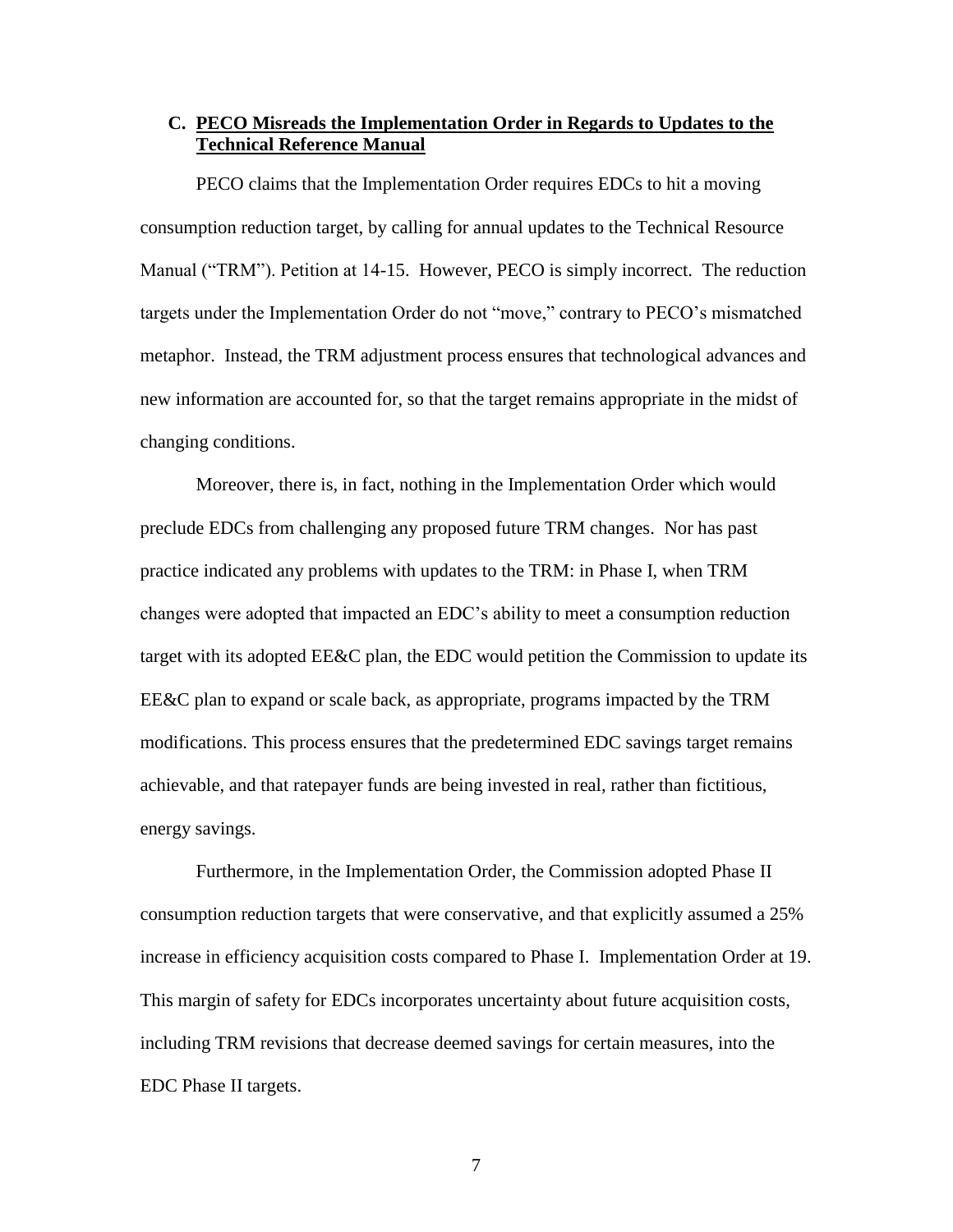### **D. The Implementation Order's EDC-Specific Consumption Reduction Targets Are Entirely Consistent with Act 129**

PECO complains that the Commission erred by setting EDC-specific consumption reduction targets. Petition at 13. PECO's claims are groundless. There is no language in Act 129 that requires any targets set by the Commission after May 31, 2013 to be uniform among all EDCs, and PECO fails to cite any language in Act 129 that would preclude the Commission's EDC-specific approach. There are also significant data presented in the SWE reports and appendices that demonstrate differences among EDCs in available funding, energy efficiency program saturation, and avoided costs. Because of these differences, the assignment of differing targets among EDCs by the Commission is both fair and necessary to ensure that funds collected from ratepayers are used to achieve maximum cost-effective savings. In the absence of contrary statutory language, the Commission's reasonable interpretation of Act 129 controls. *See Schuylkill*, 607 Pa. at 385 (courts must give "substantial deference to an agency's interpretation of a statute the agency 'is charged with implementing and enforcing.'") (citing *Commonwealth, Office of Administration v. Pennsylvania Labor Relations Board*, 591 Pa. 176, 190 n. 11 (Pa. 2007)); *see also Cherry*, 537 Pa. 186, 188 (Pa. 1994) ("An interpretation by the agency charged with a statute's implementation is accorded great weight and will be overturned only if such a construction is clearly erroneous.").

# **E. The Implementation Order Employs a Permissible and Appropriate Cost Cap**

PECO argues that the Commission improperly set reduction targets based on allowable spending, instead of some other number PECO would prefer. Petition at 12-13.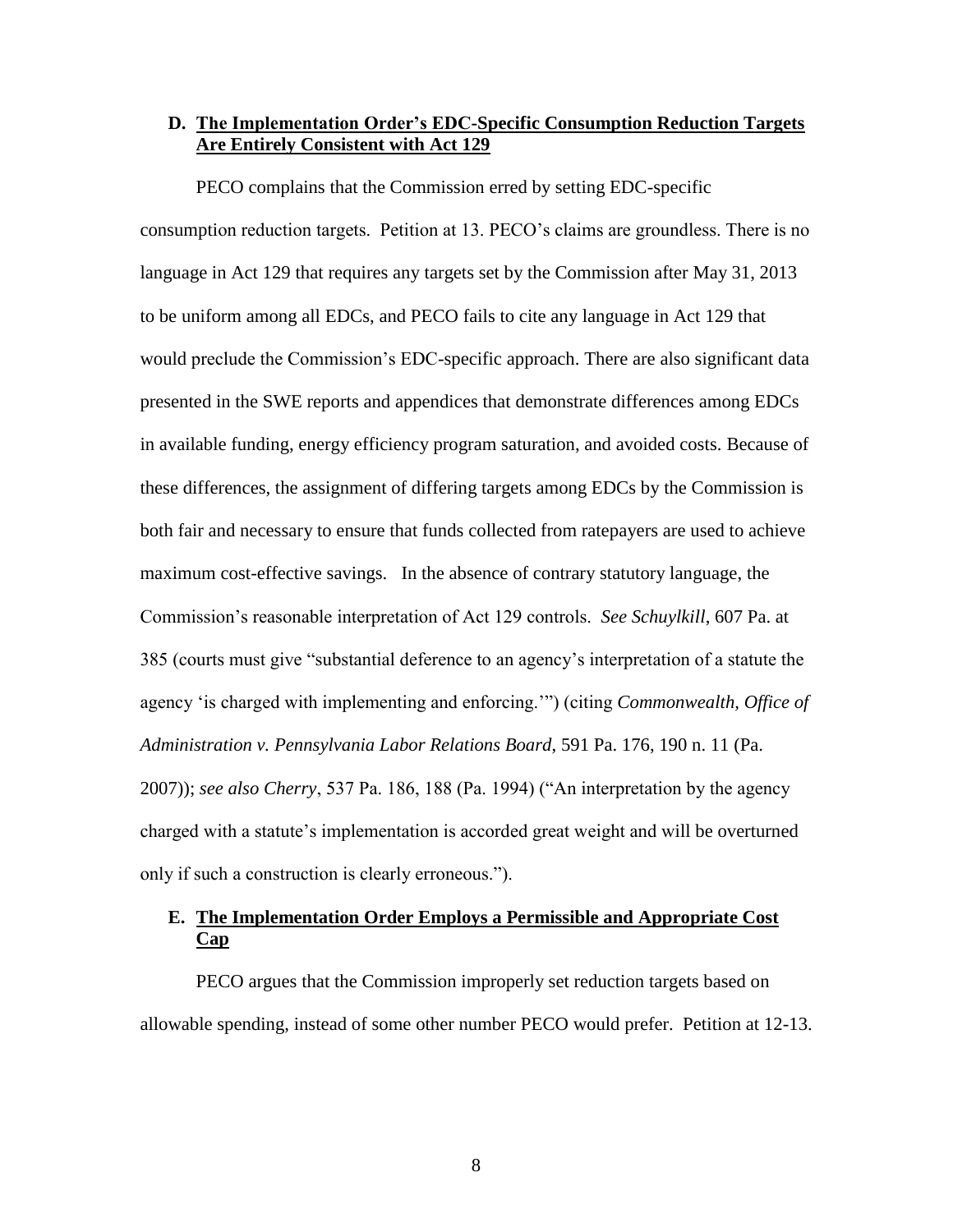However, the Implementation Order selects an entirely proper set of reduction targets that is entirely consistent with the language of Act 129, which reads in pertinent part:

The total cost of any plan required under this section shall not exceed 2% of the electric distribution company's total annual revenue as of December 31, 2006. The provisions of this paragraph shall not apply to the cost of low-income usage reduction programs established under 52 Pa. Code Ch. 58 (relating to residential low income usage reduction programs).

66 Pa. Code § 2806.1(g). Thus, Act 129 requires that the cost of reduction plans be less than *or equal to* 2% of the EDC's revenue as of December 31, 2006. Thus, there is no conflict between the targets that the Commission set and the plain language of this section, as the Implementation Order sets the cost cap for each EDC in Phase II at equal to 2% of 2006 total revenue.

PECO's arguments to the contrary are inapposite. PECO complains that the Implementation Order somehow turns a "not to exceed" cap to a "not less than" mandate, while failing to explain how the Commission's election of a cost cap at the top of the range allowable somehow impermissibly exceeds that range. Put another way, PECO appears to be arguing that the Commission's 2% cost cap exceeds the 2% cost cap in the statute. Yet, two is not greater than two. The Commission's understanding and implementation of Act 129 is reasonable, and should stand. *Schuylkill*, 607 Pa. at 385; *Cherry*, 537 Pa. 186.<sup>4</sup>

<sup>&</sup>lt;sup>4</sup><br><sup>4</sup> Furthermore, the Commission protected the best interest of the ratepayers when it made Phase II targets a function of allowable spending. Because all spending on energy efficiency programs is required by statute to generate more benefits than costs, it is in the best interest of the Commonwealth to maximize spending on energy efficiency, up to the 2% cap allowed by law. PECO's argument requires targets, and therefore realized energy efficiency benefits, to be lowered. If the Commission used PECO's logic and did not set Phase II targets based on maximum allowable spending, one of two scenarios would result. In scenario A, the EDC easily attains a lower target without spending the full 2% allotment. Less money is spent, but less efficiency is achieved. Since all spending in this program is required to generate benefits that exceed costs, the Commonwealth is worse off than it otherwise could have been. In scenario B, the EDC attains a lower target, but still spends its full 2% allotment as allowed by law. In this case, the Pennsylvania ratepayer has overpaid for less efficiency. While scenario B is worse, neither scenario is optimal. The Commission has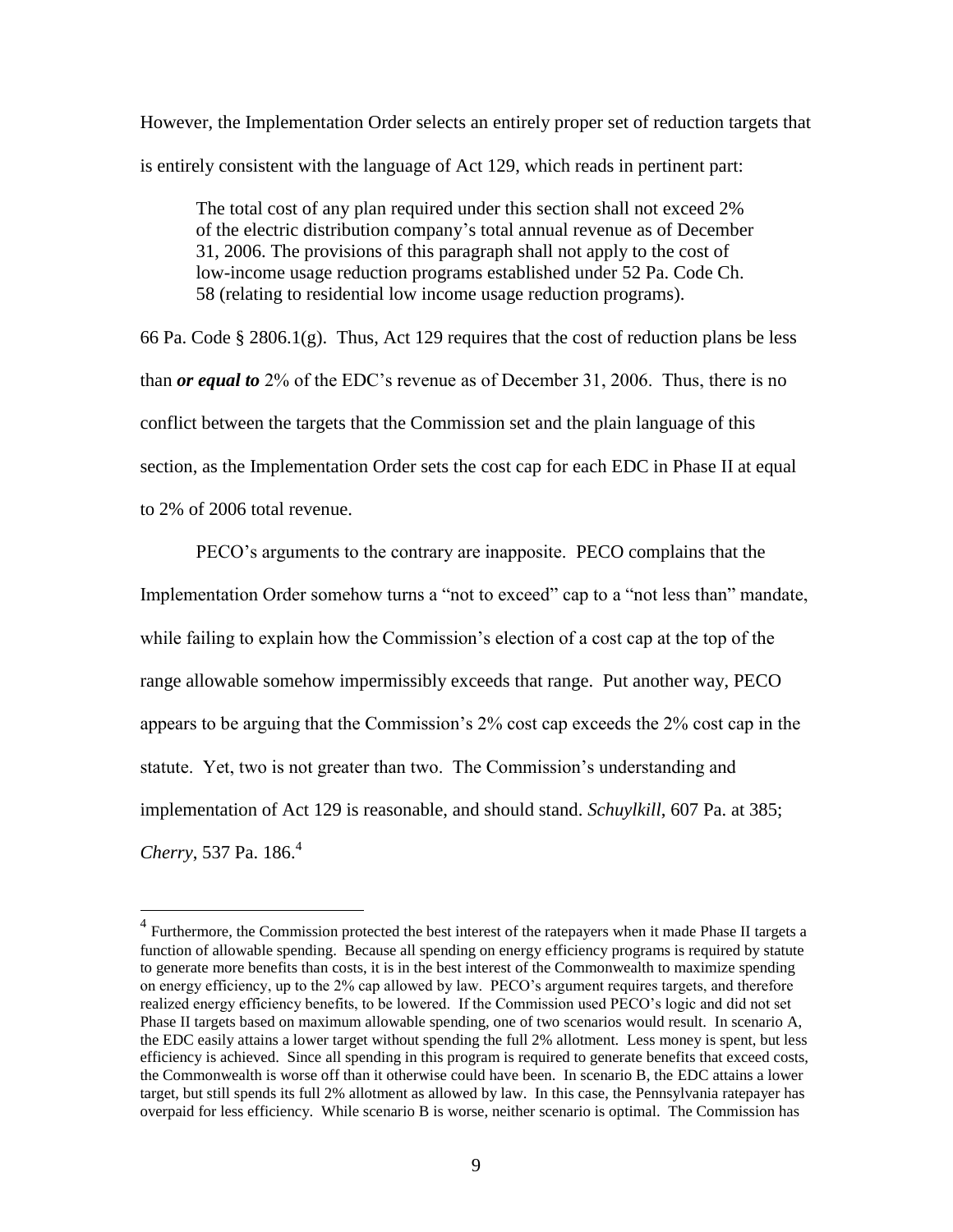### **F. The Commission Appropriately Allocated Energy Efficiency Funds to Energy Efficiency**

PECO argues that EDCs should be allowed to allocate funding to continue costeffective demand response programs, and that such funding allocation should result in a corresponding lowering of consumption reduction targets. Petition at 13-14. However, this would improperly divert resources from energy efficiency measures to instead be applied towards demand response program goals that do not yet exist. PECO argues, essentially, that it should be able to shortchange energy efficiency programs now against the possibility of shortchanging demand response programs later. This is unnecessary. PECO is not precluded from planning for potential demand response program goals—the Implementation Order provides ample cushions and flexibility to ensure EDCs can meet their targets.

First, the Commission is allowing carry-over from Phase I (*see* Implementation Order at 58-59), which means that EDCs—especially PECO—will almost certainly have no trouble meeting their EE&C targets thanks to their prior program success. This frees up resources that can be used to continue demand response programs.

Second, EDCs like PECO are free to pursue reimbursement under Section 1319, as the Commission encourages, as a fully viable avenue to recoup the cost of maintaining demand response programs through Phase II. *See* 66 Pa. Code § 1319(a) (allowing recovery of "prudent and reasonable costs associated with the development, management, financing and operation" of "conservation or load management program[s]"); *see also,* 

avoided both by setting Phase II targets as high as they can be given available funding, achievable efficiency potential, and the best available projections of acquisition costs.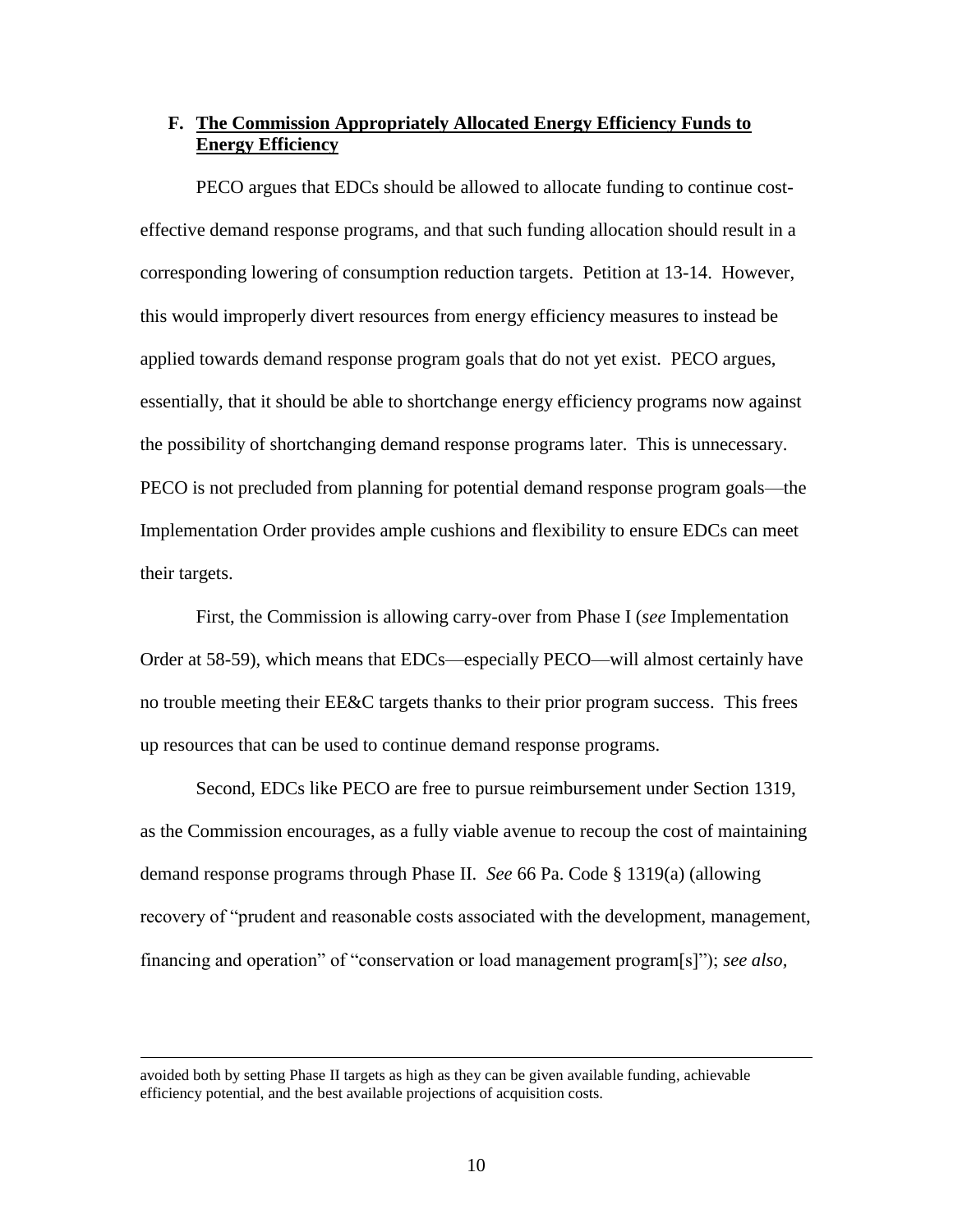Implementation Order at 43. Thus, the concerns that PECO raises are adequately addressed in the Implementation Order. PECO's petition should be denied.<sup>5</sup>

### **G. The Implementation Order Adequately Addresses Any Perceived Need for a "Ramp Up" to a Potential Future Phase III**

PECO argues that it will be unable to meet expected 2017 Phase III demand response targets unless it is allowed to spend money on ramp-up of summer 2016 demand response programs during Phase II. Petition at 8-9. There are two fatal problems with this argument. First, PECO cannot assert that it cannot meet a target which does not yet exist. If and when the Commission sets this target, it is expected to account for the challenges EDCs will face with lead time and available funding, and set a target that is reasonable and achievable under these circumstances; the Commission is fully capable of adjusting demand targets for 2017 in light of the dormancy of the demand response program during Phase II. Second, the Commission has established a precedent for allowing Phase I spending on administrative, contracting, and marketing costs related to Phase II ramp-up during the time period when Phase I is still in effect. Implementation Order at 114. This is a reasonable policy, and should be continued in the transition from

<sup>&</sup>lt;sup>5</sup> In response to the Tentative Implementation Order, Clean Air Council and Sierra Club did submit comments in support of continuation of demand response programs. However, this support was predicated on the expectation that further spending on demand response programs would be accompanied by peak demand reduction targets and penalties for underperformance. It would be irresponsible to allow an EDC to spend any portion of ratepayer funds on programs for which there is no accountability or guarantee of performance. In the event that the Commission does reverse itself and allocate some funding to demand response programs at the expense of consumption reduction programs, the following limitations should apply: 1) payments should be limited to those already participating in the program; 2) no new participants should be added until enforceable targets and non-performance penalties are applied to DR programs; 3) the incentive payments to the participants should not be increased above current levels; 4) EDCs must be required to report on continuing costs and benefits of the DLC programs; and 5) if the continuing programs cease to be cost-effective, they must be discontinued, and any remaining funding reallocated to consumption reduction programs. In the event of such a re-allocation, consumption reduction targets should be restored by an amount equal to the restored funding divided by the average efficiency acquisition cost.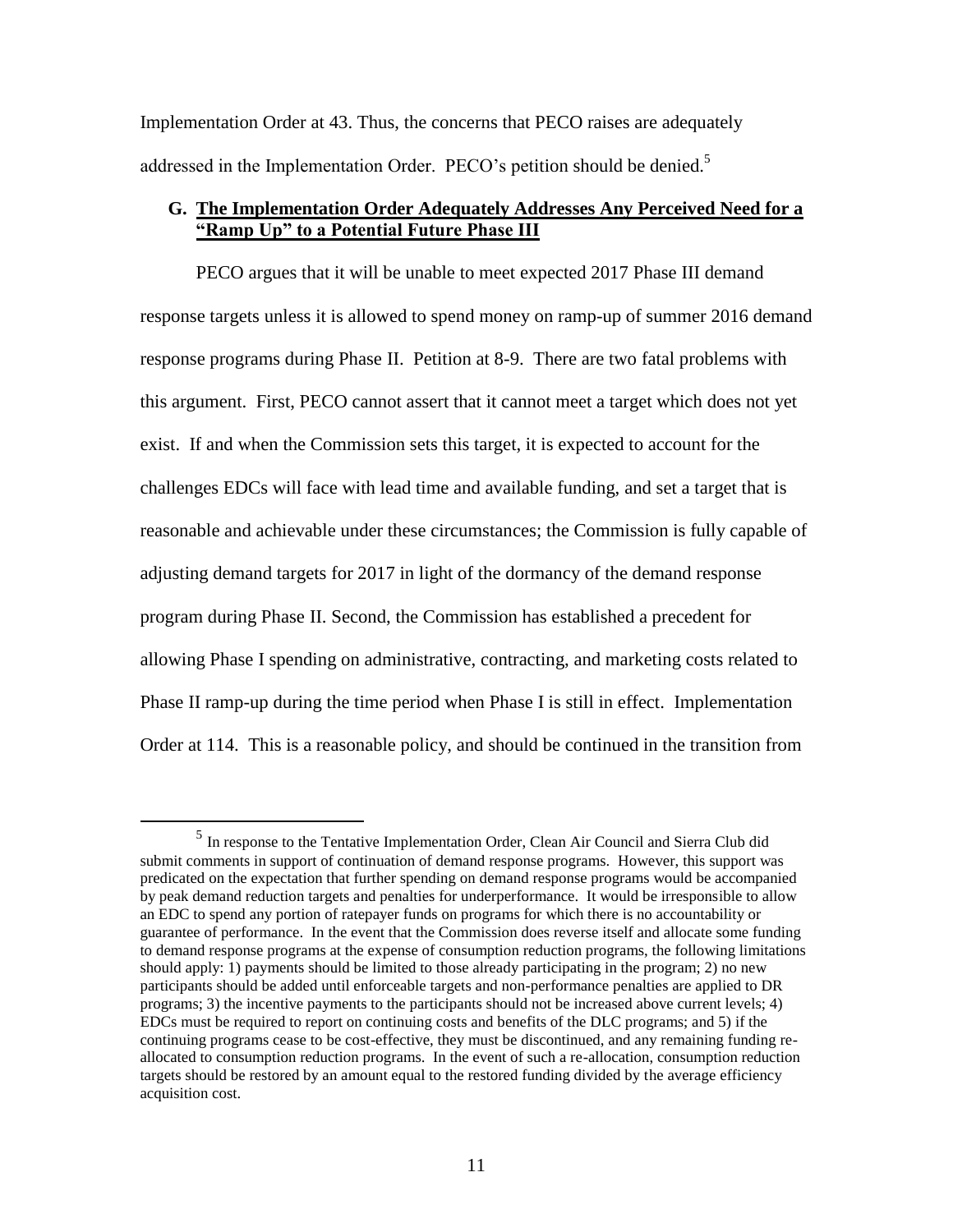Phase II to Phase III. Such a continuation would obviate PECO's claimed need to spend Phase II funds on Phase III ramp-up.

# **H. The Implementation Order Employs Permissible and Appropriate Carve-Out Requirements and Penalties**

PECO argues that the Commission may not impose penalties for failure to meet the two carve-outs (for public sector and low-income customers) specified in the Implementation Order. Petition at 14. However, this ignores the requirements of Act 129. Again, as with other objections raised by PECO, there is no language in Act 129 supporting PECO's position; here there is nothing suggesting that PUC is precluded from incorporating carve-outs as part of its plan. To the contrary, sections (c) and (d) incorporate the Commission's discretion to include carve-outs in subsequent phases of Act 129. *See* 66 Pa. Code § 2806.1(c)(3); *id.* at § 2806.1(d)(2); *see also id.* at §  $2806.1(f)(2)$  (applying penalties to EDCs that "fail to achieve the reductions in consumption under subsection (c) or (d)"). Indeed, if carve-out targets may be set under the Commission's Act 129 discretion, penalties are also required, or the targets would be meaningless. PECO's interpretation thus involves reading the carve-outs completely out of the statute, which is contrary to basic canons of statutory interpretation. The Commission's approach and implementation of Act 129 is reasonable, and not clearly erroneous, and thus should stand. *Schuylkill*, 607 Pa. at 385; *Cherry*, 537 Pa. 186. PECO's petition should be denied.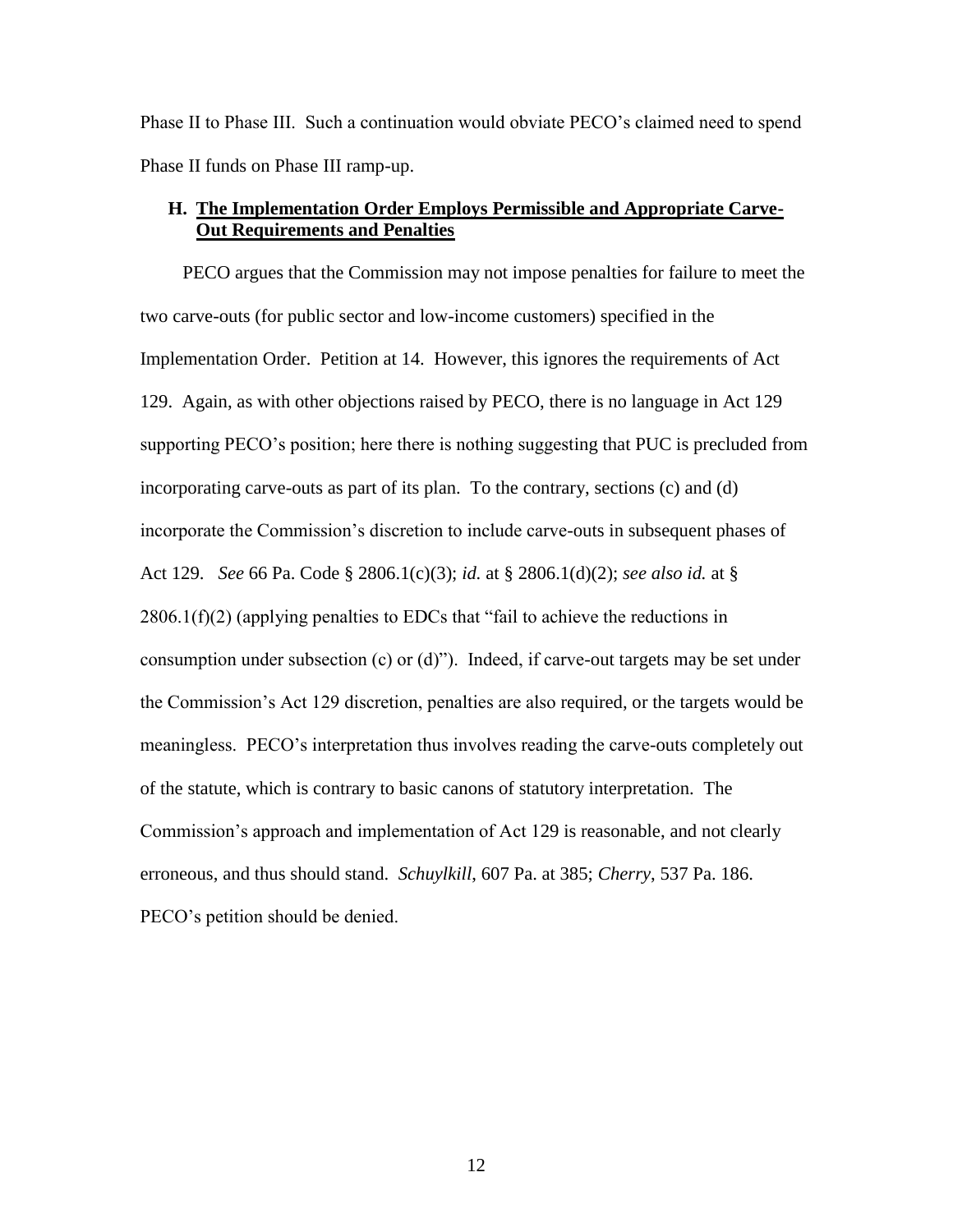# **IV. CONCLUSION**

For the foregoing reasons, the Implementation Order was properly promulgated, and the Commission should reaffirm its August 3 Order and deny PECO's petition.

Respectfully Submitted,

Date: September 19, 2012 /s/ Joseph O. Minott\_

Joseph Otis Minott, Esq. PA Attorney #36463 Clean Air Council 135 S.  $19<sup>th</sup>$  Street Suite 300 Philadelphia, PA 19103 Telephone: 215.567.4004 Fax: 215.567.5791 Email: joe\_minott@cleanair.org

*Attorney for Clean Air Council*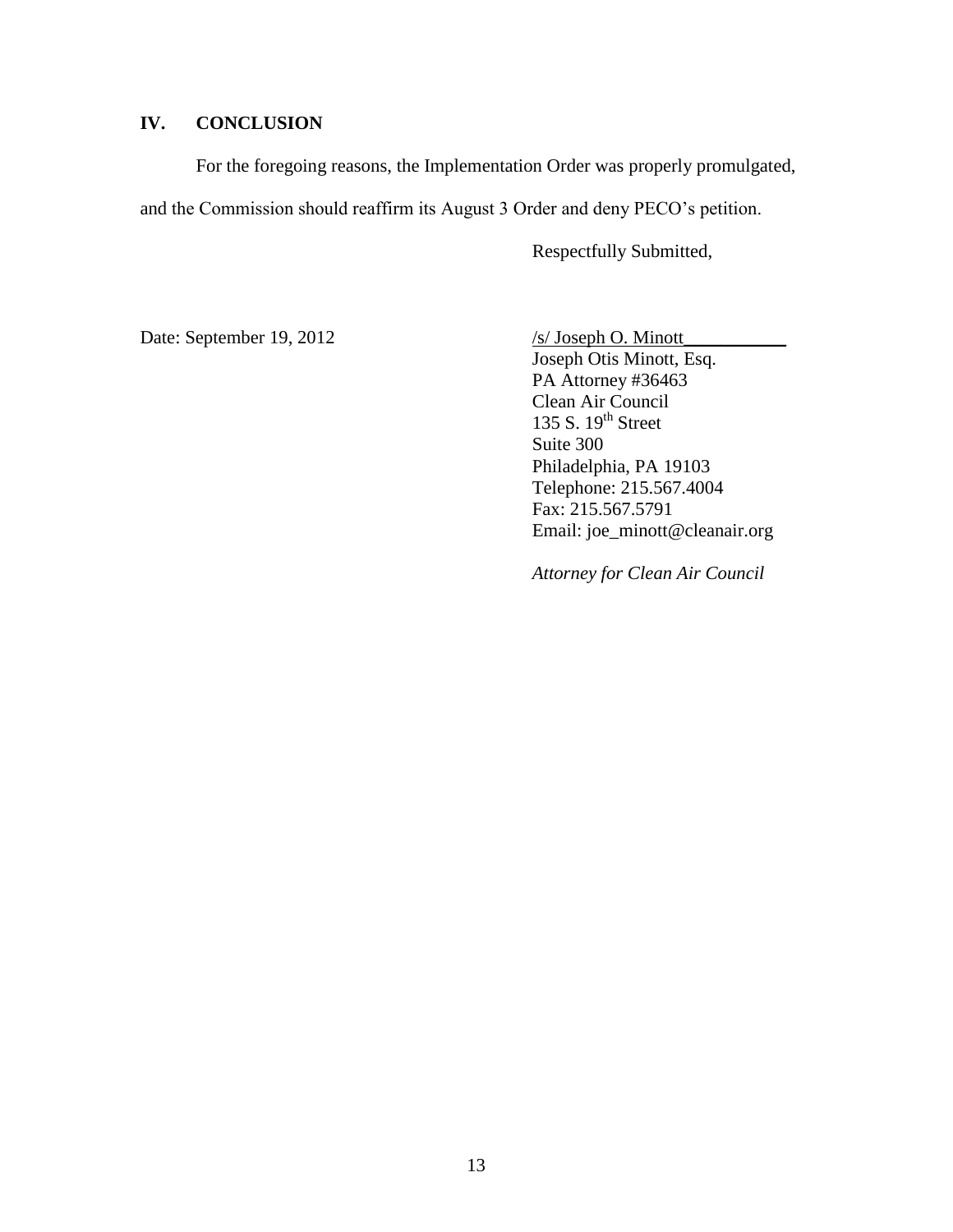#### **BEFORE THE PENNSYLVANIA PUBLIC UTILITIES COMMISSION**

## **ENERGY EFFICIENCY AND : DOCKET NOS. M-2012-2289411 CONSERVATION PROGRAM :** M-2008-2069887

## **ANSWER OF CLEAN AIR COUNCIL AND THE SIERRA CLUB IN RESPONSE TO THE PETITION OF PECO ENERGY COMPANY FOR RECONSIDERATION**

**\_ \_**

**\_ \_**

#### **CERTIFICATE OF SERVICE**

I hereby certify that I have this day served a true copy of the foregoing document upon the parties, listed below, in accordance with the requirements of 52 Pa. Code § 1.54 (relating to service by a party).

Tanya S. McClaskey, Esq. Jennedy S. Johnson, Esq. Office of Consumer Advocate Forum Place, 5th floor 555 Walnut Street Harrisburg, PA 17101-1923

Johnnie E. Simms, Esq. Bureau of Investigation and Enforcement PA Public Utility Commission 400 North Street, Second Floor West P.O Box 3265 Harrisburg, PA 17105-3265

Steven Gray, Esq. Office of Small Business Advocate Suite 1102, Commerce Building 300 North Second Street Harrisburg, PA 17101

Anthony E. Gay, Esq. PECO Energy Company 2301 Market Street P.O. Box 8699 Philadelphia, PA 19101-8699

Kathy J. Kolich, Esq. FirstEnergy Service Company 76 Main Street Akron, OH 44308

Paul E. Russell, Esq. Office of General Counsel PPL Services Corp. 2 North Ninth Street Allentown, PA 18106

Pamela C Polacek, Esq. Teresa Schmittberger, Esq. McNees Wallace & Nurick LLC 100 Pine Street P.O. Box 1166 Harrisburg, PA 17108-1166